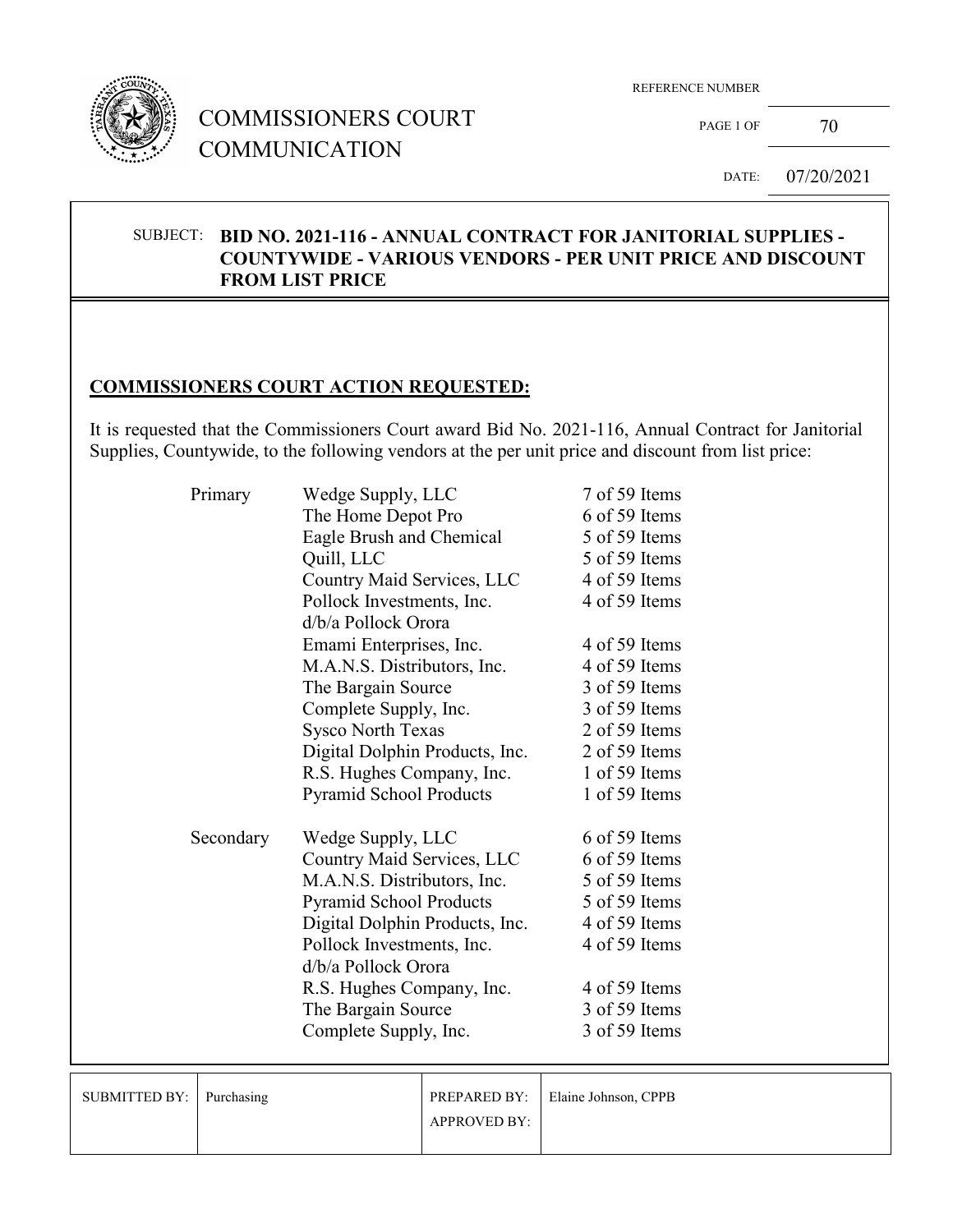

## COMMISSIONERS COURT COMMUNICATION

| $\mathcal{L}$ , and $\mathcal{L}$ , and $\mathcal{L}$ | <b>REFERENCE NUMBER:</b> | DATE:                          | 07/20/2021<br>PAGE 2 OF | 70 |
|-------------------------------------------------------|--------------------------|--------------------------------|-------------------------|----|
|                                                       |                          |                                |                         |    |
|                                                       |                          | The Home Depot Pro             | 3 of 59 Items           |    |
|                                                       |                          | Emami Enterprises, Inc.        | 2 of 59 Items           |    |
|                                                       |                          | Quill, LLC                     | 2 of 59 Items           |    |
|                                                       |                          | <b>Sysco North Texas</b>       | 2 of 59 Items           |    |
|                                                       |                          | Eagle Brush and Chemical       | 1 of 59 Items           |    |
|                                                       | Alternate                | M.A.N.S. Distributors, Inc.    | 12 of 59 Items          |    |
|                                                       |                          | The Bargain Source             | 5 of 59 Items           |    |
|                                                       |                          | Country Maid Services, LLC     | 5 of 59 Items           |    |
|                                                       |                          | Emami Enterprises, Inc.        | 5 of 59 Items           |    |
|                                                       |                          | Pollock Investments, Inc.      | 5 of 59 Items           |    |
|                                                       |                          | d/b/a Pollock Orora            |                         |    |
|                                                       |                          | Wedge Supply, LLC              | 4 of 59 Items           |    |
|                                                       |                          | The Home Depot Pro             | 3 of 59 Items           |    |
|                                                       |                          | <b>Empire Paper</b>            | 2 of 59 Items           |    |
|                                                       |                          | Digital Dolphin Products, Inc. | 1 of 59 Items           |    |
|                                                       |                          | <b>Pyramid School Products</b> | 1 of 59 Items           |    |
|                                                       |                          | Quill, LLC                     | 1 of 59 Items           |    |
|                                                       |                          | Eagle Brush and Chemical       | 1 of 59 Items           |    |
|                                                       |                          | <b>Sysco North Texas</b>       | 1 of 59 Items           |    |
|                                                       |                          | Complete Supply, Inc.          | 1 of 59 Items           |    |

#### **BACKGROUND:**

Notice of the County's intent to bid was advertised in local newspapers, as required by State statute, and posted on the Internet, the Arlington Black Chamber of Commerce, the Fort Worth Hispanic Chamber of Commerce, the Fort Worth Metropolitan Black Chamber of Commerce, and the Tarrant County Asian American Chamber of Commerce. Five hundred eighty-two (582) vendors were contacted and requested to participate in this bid process. All documents pertaining to this bid were posted on the Tarrant County website and were downloaded by interested bidders. Twenty-one (21) bids and two (2) no-bids were received.

Bids were evaluated by the Sheriff's Office and Purchasing representatives. Award recommendations are to the low bids meeting specifications. Medwaste Solutions, Inc. was deemed non-responsive for failure to provide insurance as required. A separate spreadsheet detailing the justification for nonawards is attached.

Tie bids were received for Items 2, 3, and 50. The award recommendation(s) were determined in accordance with Commissioners Court Order No. 60616, Procedure for Awarding Tie Bids.

The term of the contract is twelve (12) months, effective July 30, 2021, with one (1) option for a renewal period of twelve (12) months.